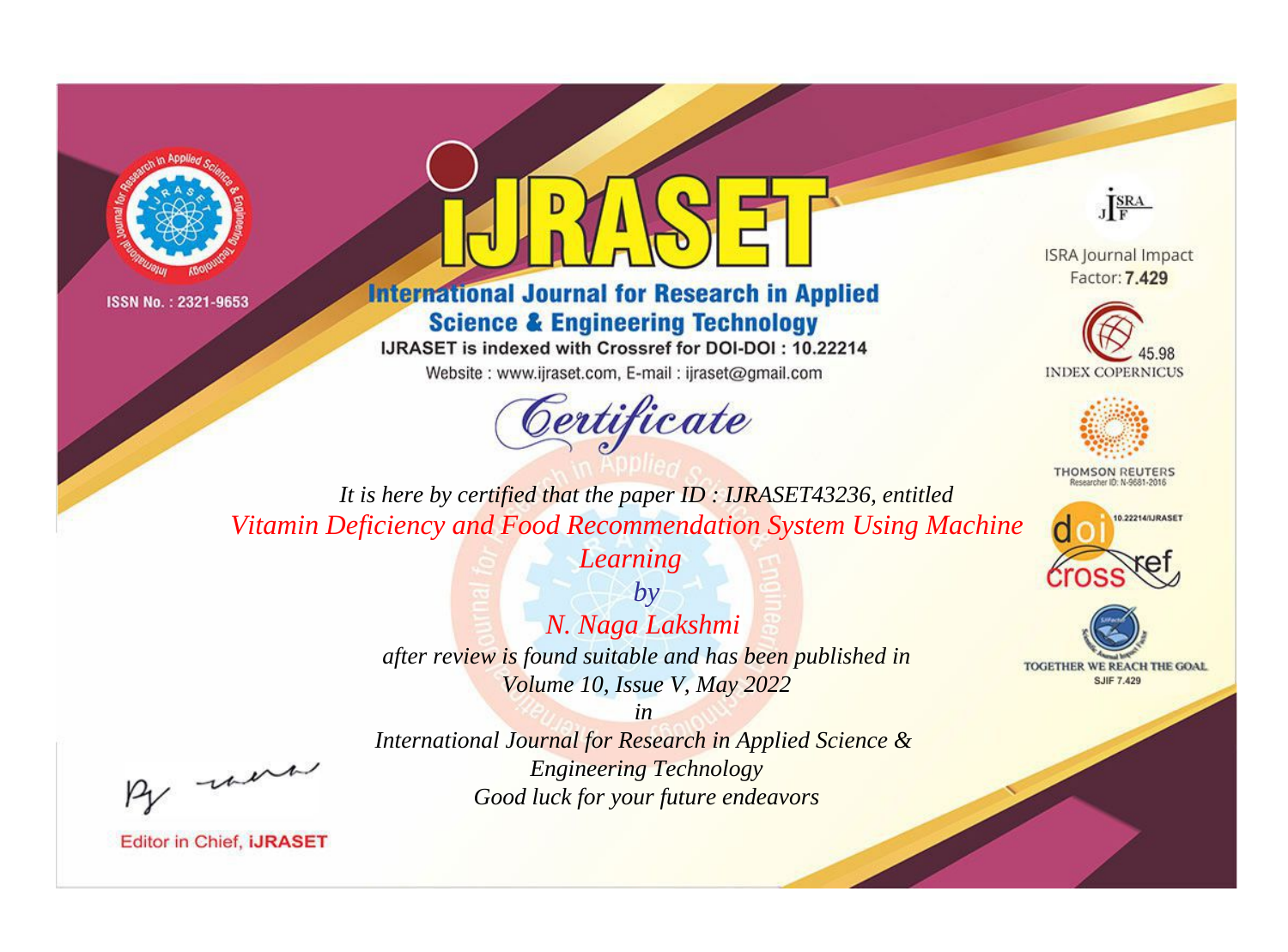



**International Journal for Research in Applied Science & Engineering Technology** 

IJRASET is indexed with Crossref for DOI-DOI: 10.22214

Website: www.ijraset.com, E-mail: ijraset@gmail.com





**ISRA Journal Impact** Factor: 7.429





**THOMSON REUTERS** 



TOGETHER WE REACH THE GOAL **SJIF 7.429** 

*It is here by certified that the paper ID : IJRASET43236, entitled Vitamin Deficiency and Food Recommendation System Using Machine* 

*Learning*

*by M. Jagadeesh Reddy after review is found suitable and has been published in Volume 10, Issue V, May 2022*

, un

*International Journal for Research in Applied Science & Engineering Technology Good luck for your future endeavors*

*in*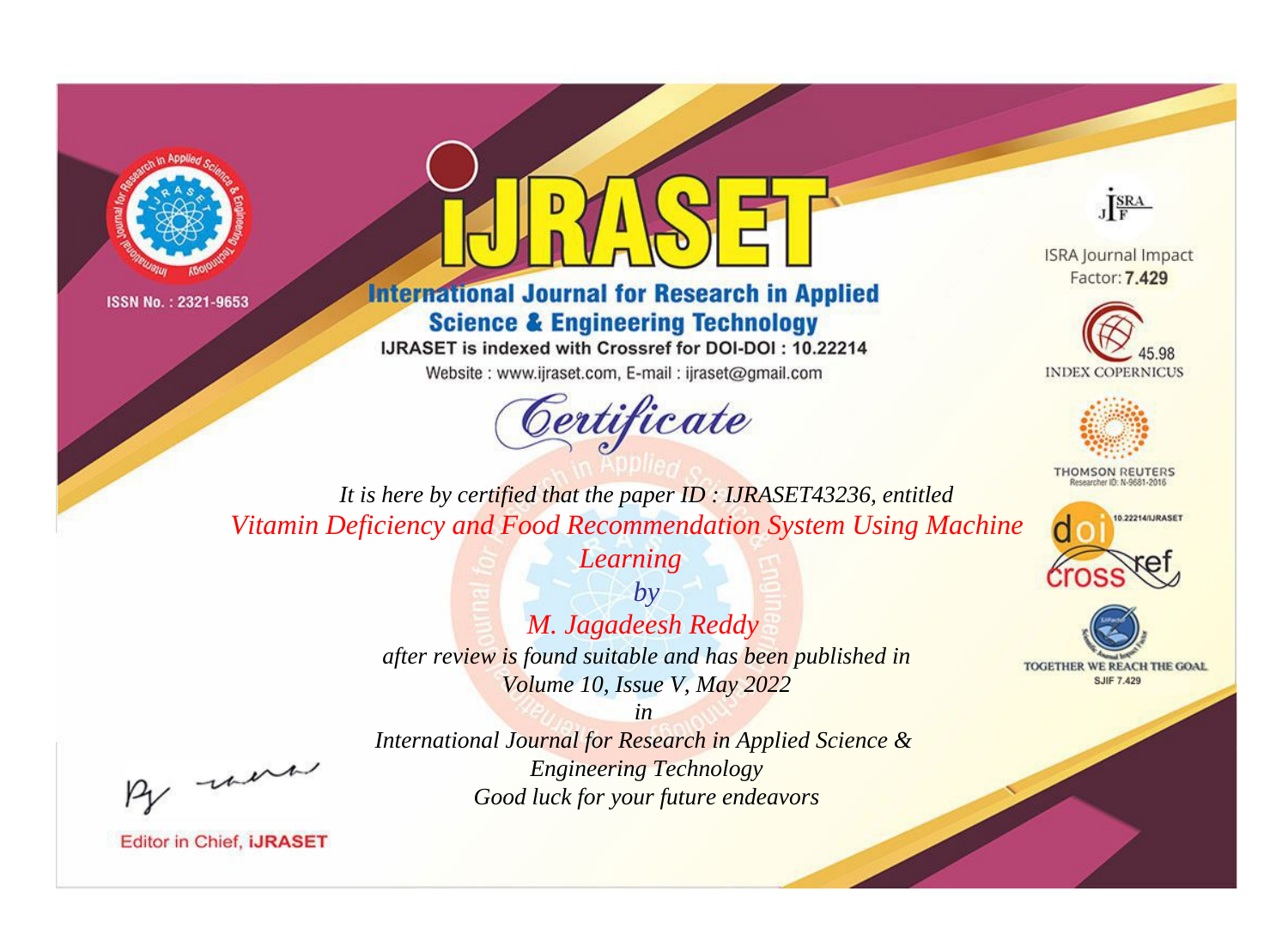



## **International Journal for Research in Applied Science & Engineering Technology**

IJRASET is indexed with Crossref for DOI-DOI: 10.22214

Website: www.ijraset.com, E-mail: ijraset@gmail.com





**ISRA Journal Impact** Factor: 7.429





**THOMSON REUTERS** 



TOGETHER WE REACH THE GOAL **SJIF 7.429** 

*It is here by certified that the paper ID : IJRASET43236, entitled Vitamin Deficiency and Food Recommendation System Using Machine* 

*Learning*

*by K. Hari Krishna after review is found suitable and has been published in Volume 10, Issue V, May 2022*

, un

*International Journal for Research in Applied Science & Engineering Technology Good luck for your future endeavors*

*in*